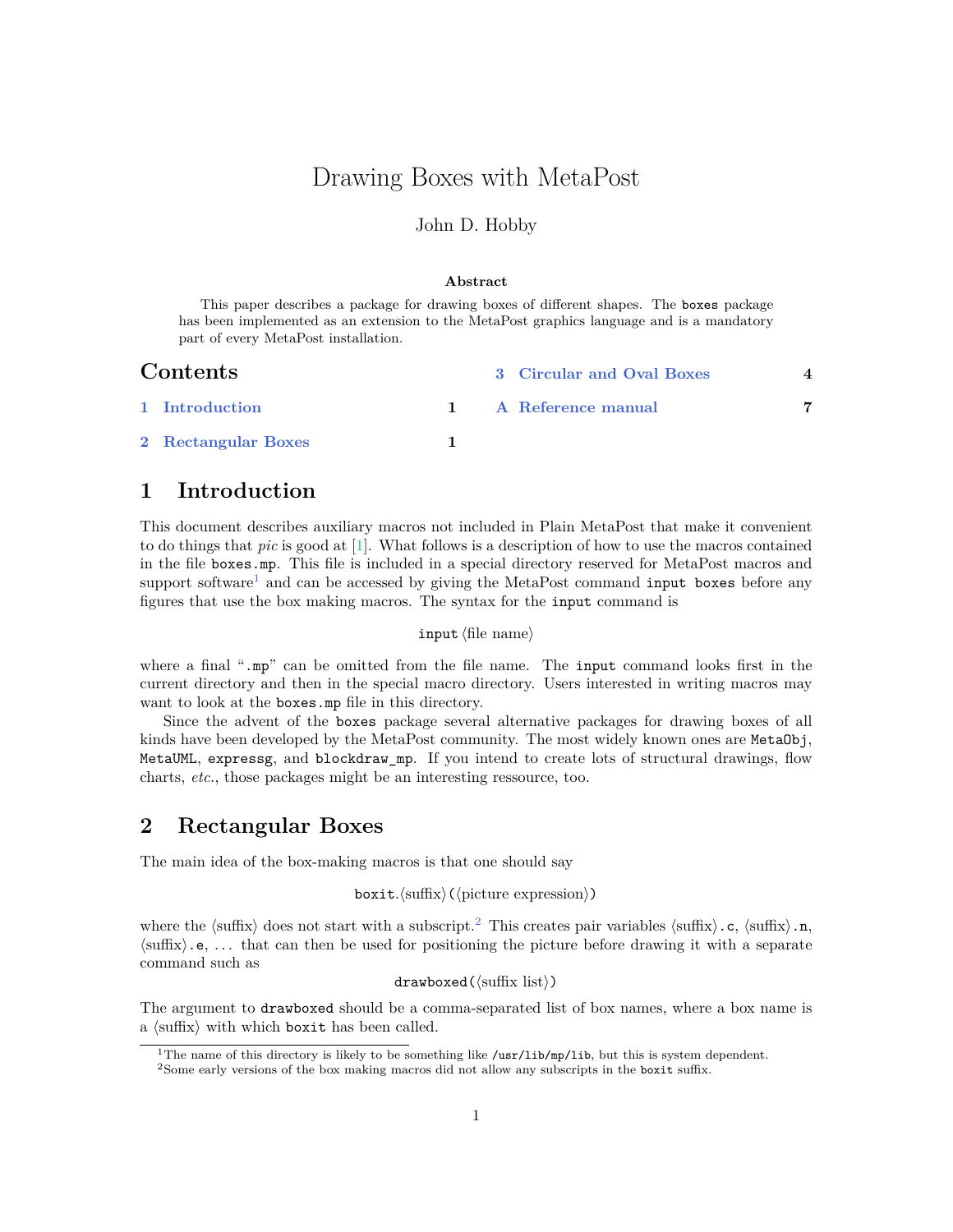<span id="page-1-1"></span>For the command boxit.bb( $pic$ ), the box name is bb and the contents of the box is the picture pic. In this case, bb.c the position where the center of picture pic is to be placed, and bb.sw, bb.se, bb.ne, and bb.nw are the corners of a rectangular path that will surround the resulting picture. Variables bb.dx and bb.dy give the spacing between the shifted version of pic and the surrounding rectangle, and bb.off is the amount by which pic has to be shifted to achieve all this.

<span id="page-1-0"></span>When the boxit macro is called with box name b, it gives linear equations that force  $b.\,\mathrm{sw},\,b.\,\mathrm{se},\,b$ b.ne, and b.nw to be the corners of a rectangle aligned on the x and y axes with the box contents centered inside as indicated by the gray rectangle in Figure [1.](#page-1-0) The values of  $b \cdot dx$ ,  $b \cdot dy$ , and  $b \cdot c$  are left unspecified so that the user can give equations for positioning the boxes. If no such equations are given, macros such as drawboxed can detect this and give default values. The default values for dx and dy variables are controlled by the internal variables defaultdx and defaultdy.



Figure 1: The relationship between the picture given to boxit and the associated variables. The picture is indicated by a gray rectangle.

If b represents a box name,  $d$ rawboxed $(b)$  draws the rectangular boundary of box b and then the contents of the box. This bounding rectangle can be accessed separately as both  $b$ , or in general

$$
\mathtt{bpath}\,\langle\mathrm{box}\,\,\mathrm{name}\rangle
$$

It is useful in combination with operators like cutbefore and cutafter in order to control paths that enter the box. For example, if  $a$  and  $b$  are box names and  $p$  is a path from  $a.c$  to  $b.c$ ,

$$
\texttt{drawarrow}\ \ p\ \ \texttt{cubicfore}\ \ \texttt{bpath}\ \ a\ \ \texttt{cutafter}\ \ \texttt{bpath}\ \ b
$$

draws an arrow from the edge of box  $a$  to the edge of box  $b$ .

Figure [2](#page-2-0) shows a practical example including some arrows drawn with cutafter bpath ⟨box name). It is instructive to compare Figure [2](#page-2-0) to the similar figure in the pic manual [\[1\]](#page-6-1). The figure uses a macro

$$
\mathtt{boxjoin}(\langle \text{equation text} \rangle)
$$

to control the relationship between consecutive boxes. Within the ⟨equation text⟩, a and b represent the box names given in consecutive calls to boxit and the ⟨equation text⟩ gives equations to control the relative sizes and positions of the boxes.

For example, the second line of input for the above figure contains

#### boxjoin(a.se=b.sw; a.ne=b.nw)

This causes boxes to line up horizontally by giving additional equations that are invoked each time some box a is followed by some other box b. These equations are first invoked on the next line when box a is followed by box ni. This yields

#### a.se=ni.sw; a.ne=ni.nw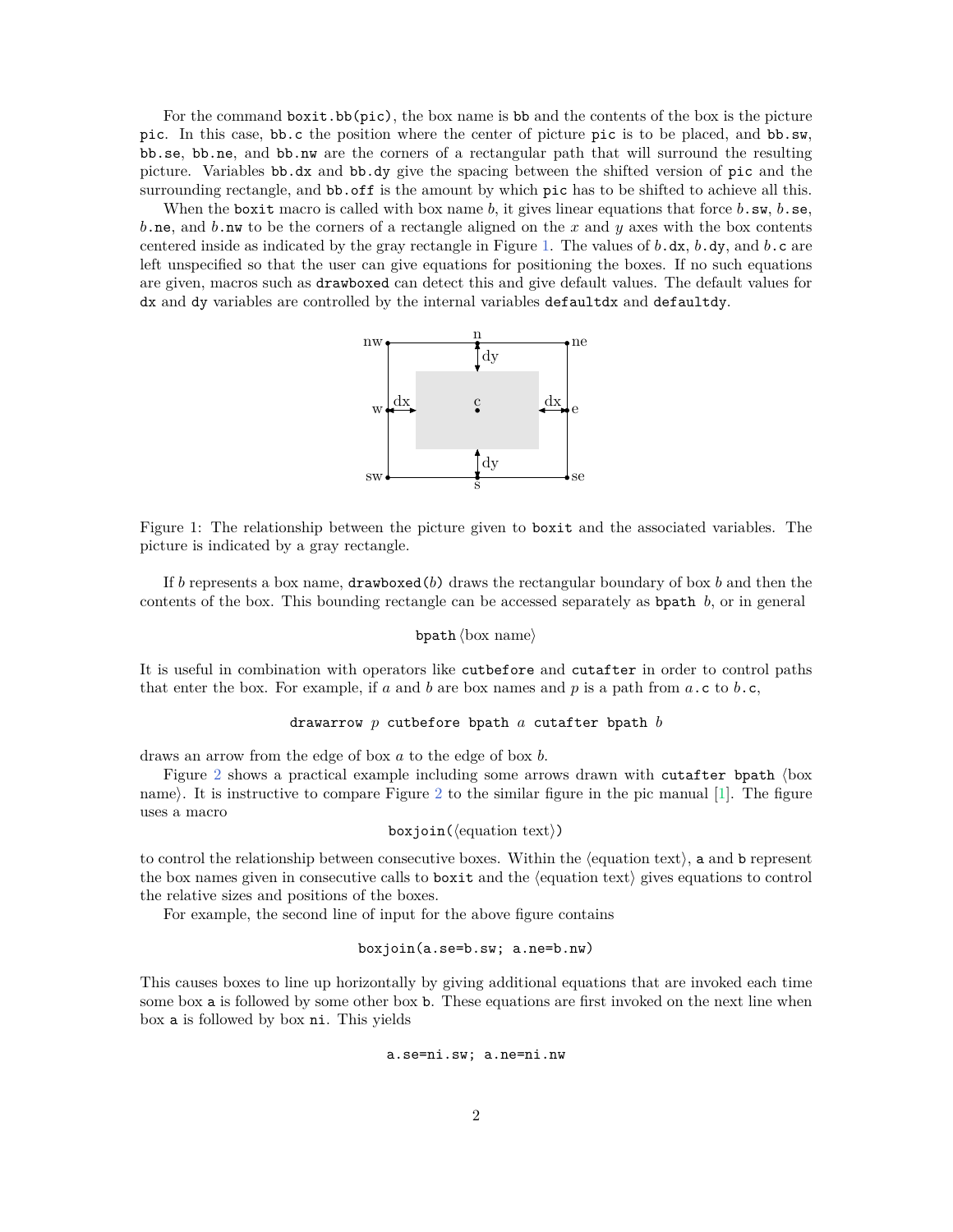```
input boxes
beginfig(49);
boxjoin(a.se=b.sw; a.ne=b.nw);
boxit.a(btex\strut$\cdots$ etex); boxit.ni(btex\strut$n_i$ etex);
boxit.di(btex\strut$d_i$ etex); boxit.ni1(btex\strut$n_{i+1}$ etex);
boxit.di1(btex\strut$d_{i+1}$ etex); boxit.aa(btex\strut$\cdots$ etex);
boxit.nk(btex\strut$n_k$ etex); boxit.dk(btex\strut$d_k$ etex);
drawboxed(di,a,ni,ni1,di1,aa,nk,dk); label.lft("ndtable:", a.w);
interim defaultdy:=7bp;
boxjoin(a.sw=b.nw; a.se=b.ne);
boxit.ba(); boxit.bb(); boxit.bc();
boxit.bd(btex $\vdots$ etex); boxit.be(); boxit.bf();
bd.dx=8bp; ba.ne=a.sw-(15bp,10bp);
drawboxed(ba,bb,bc,bd,be,bf); label.lft("hashtab:",ba.w);
vardef ndblock suffix $ =boxjoin(a.sw=b.nw; a.se=b.ne);
  forsuffixes $$=$1,$2,$3: boxit$$(); ($$dx,$$dy)=(5.5bp,4bp);
  endfor; enddef;
ndblock nda; ndblock ndb; ndblock ndc;
nda1.c-bb.c = ndb1.c-nda3.c = (whatever, 0);xpart ndb3.se = xpart ndc1.ne = xpart di.c;ndc1.c - be.c = (whatever, 0);drawboxed(nda1,nda2,nda3, ndb1,ndb2,ndb3, ndc1,ndc2,ndc3);
drawarrow bb.c -- nda1.w;
drawarrow be.c -- ndc1.w;
drawarrow nda3.c -- ndb1.w;
drawarrow nda1.c{right}..{curl0}ni.c cutafter bpath ni;
drawarrow nda2.c{right}..{curl0}di.c cutafter bpath di;
drawarrow ndc1.c{right}..{curl0}ni1.c cutafter bpath ni1;
drawarrow ndc2.c{right}..{curl0}di1.c cutafter bpath di1;
drawarrow ndb1.c{right}..nk.c cutafter bpath nk;
drawarrow ndb2.c{right}..dk.c cutafter bpath dk;
x.ptr=xpart aa.c; y.ptr=ypart ndc1.ne;
drawarrow subpath (0,.7) of (z.ptr..{left}ndc3.c) dashed evenly;
label.rt(btex \strut ndblock etex, z.ptr); endfig;
```


Figure 2: MetaPost code and the corresponding figure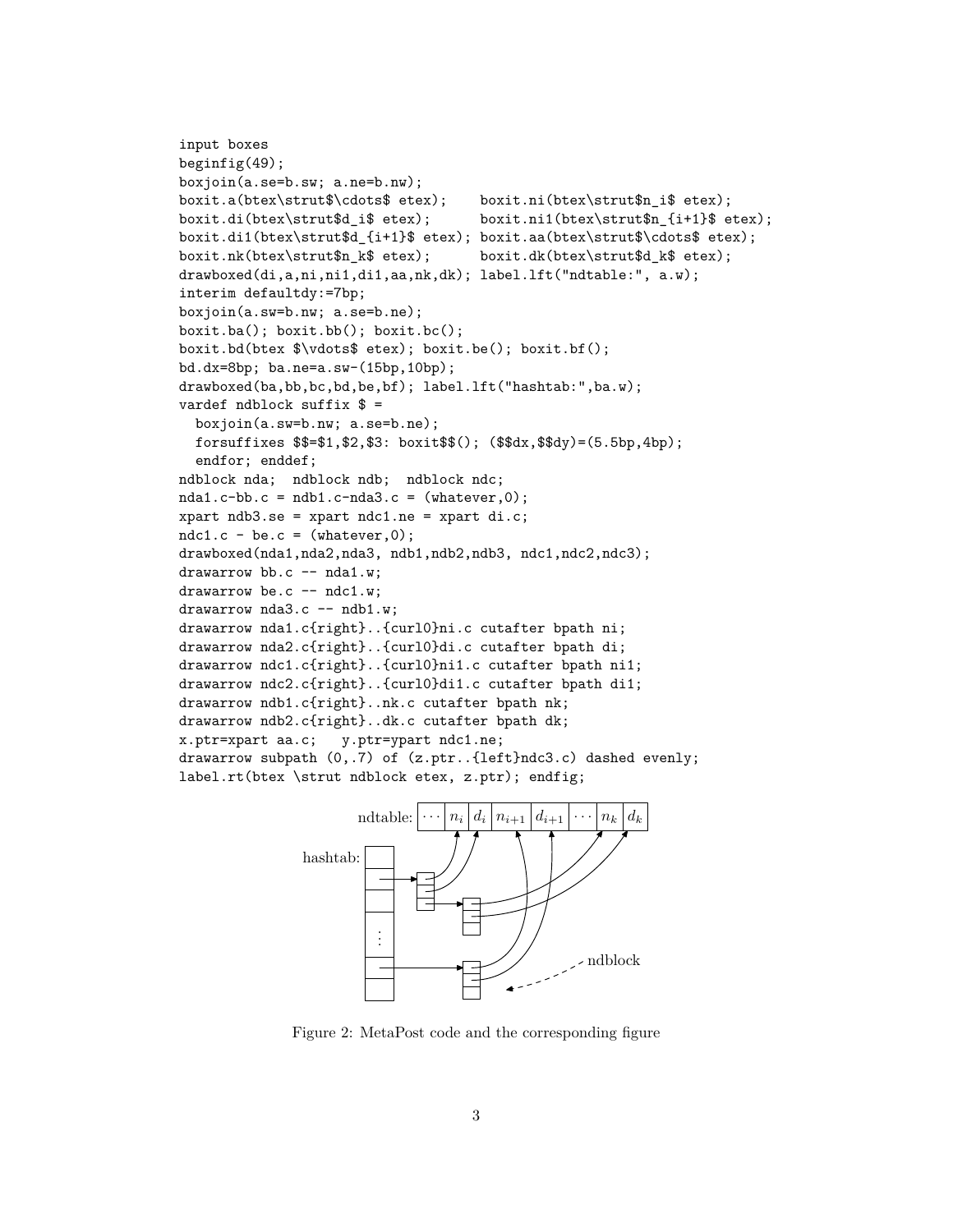<span id="page-3-1"></span>The next pair of boxes is box **ni** and box **di**. This time the implicitly generated equations are

#### ni.se=di.sw; ni.ne=di.nw

This process continues until a new boxjoin is given. In this case the new declaration is

#### boxjoin(a.sw=b.nw; a.se=b.ne)

which causes boxes to be stacked below each other.

After calling boxit for the first eight boxes a through dk, the box heights are constrained to match but the widths are still unknown. Thus the drawboxed macro needs to assign default values to the ⟨box name⟩.dx and ⟨box name⟩.dy variables. First, di.dx and di.dy get default values so that all the boxes are forced to be large enough to contain the contents of box di.

The macro that actually assigns default values to dx and dy variables is called fixsize. It takes a list of box names and considers them one at a time, making sure that each box has a fixed size and shape. A macro called fixpos then takes this same list of box names and assigns default values to the ⟨box name⟩.off variables as needed to fix the position of each box. By using fixsize to fix the dimensions of each box before assigning default positions to any of them, the number of needing default positions can usually be cut to at most one.

Since the bounding path for a box cannot be computed until the size, shape, and position of the box is determined, the bpath macro applies fixsize and fixpos to its argument. Other macros that do this include

```
pic ⟨box name⟩
```
where the  $\langle$ box name $\rangle$  is a suffix, possibly in parentheses. This returns the contents of the named box as a picture positioned so that

#### draw pic⟨box name⟩

draws the box contents without the bounding rectangle. This operation can also be accomplished by the drawunboxed macro that takes a comma-separated list of box names. There is also a drawboxes macro that draws just the bounding rectangles.

Another way to draw empty rectangles is by just saying

#### boxit⟨box name⟩()

with no picture argument as is done several times in Figure [2.](#page-2-0) This is like calling boxit with an empty picture. Alternatively the argument can be a string expression instead of a picture expression in which case the string is typeset in the default font.

### <span id="page-3-0"></span>**3 Circular and Oval Boxes**

Circular and oval boxes are a lot like rectangular boxes except for the shape of the bounding path. Such boxes are set up by the circleit macro:

$$
circleit \langle box \ name \rangle (\langle box \ contents \rangle)
$$

where  $\langle$ box name $\rangle$  is a suffix and  $\langle$ box contents $\rangle$  is either a picture expression, a string expression, or ⟨empty⟩.

The circleit macro defines pair variables just as boxit does, except that there are no corner points  $\langle$ box name $\rangle$ .ne,  $\langle$ box name $\rangle$ .sw, etc. A call to

$$
circleit.a(\ldots)
$$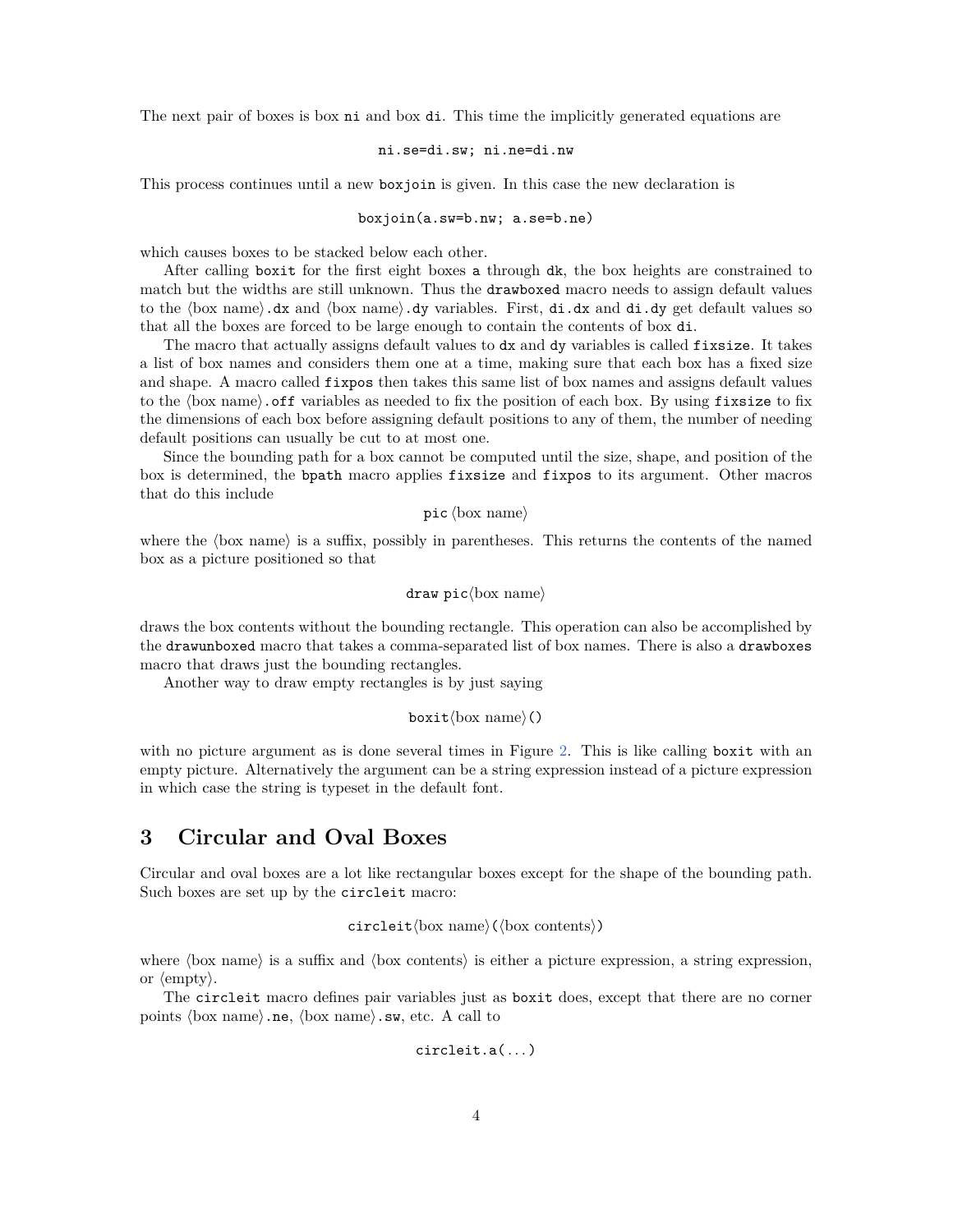<span id="page-4-2"></span>

<span id="page-4-0"></span>Figure 3: The relationship between the picture given to circleit and the associated variables. The picture is indicated by a gray rectangle.

gives relationships among points a.c, a.s, a.e, a.n, a.w and distances a.dx and a.dy. Together with a.c and a.off, these variables describe how the picture is centered in an oval as can be seen from the Figure [3.](#page-4-0)

<span id="page-4-1"></span>The drawboxed, drawunboxed, drawboxes, pic, and bpath macros work for circleit boxes just as they do for boxit boxes. By default, the boundary path for a circleit box is a circle large enough to surround the box contents with a small safety margin controlled by the internal variable circmargin. Figure [4](#page-4-1) gives a basic example of the use of bpath with circleit boxes.



Figure 4: MetaPost code and the resulting figure. Note that the drawshadowed macro used here is not part of the boxes.mp macro package.

A full example of circleit boxes appears in Figure [5.](#page-5-0) The oval boundary paths around "Start" and "Stop" are due to the equations

aa.dx=aa.dy; and ee.dx=ee.dy

after

```
circleit.ee(btex\strut Stop etex) and circleit.ee(btex\strut Stop etex).
```
The general rule is that bpath. c comes out circular if  $c \cdot dx$ ,  $c \cdot dy$ , and  $c \cdot dx - c \cdot dy$  are all unknown. Otherwise, the macros select an oval big enough to contain the given picture with the safety margin circmargin.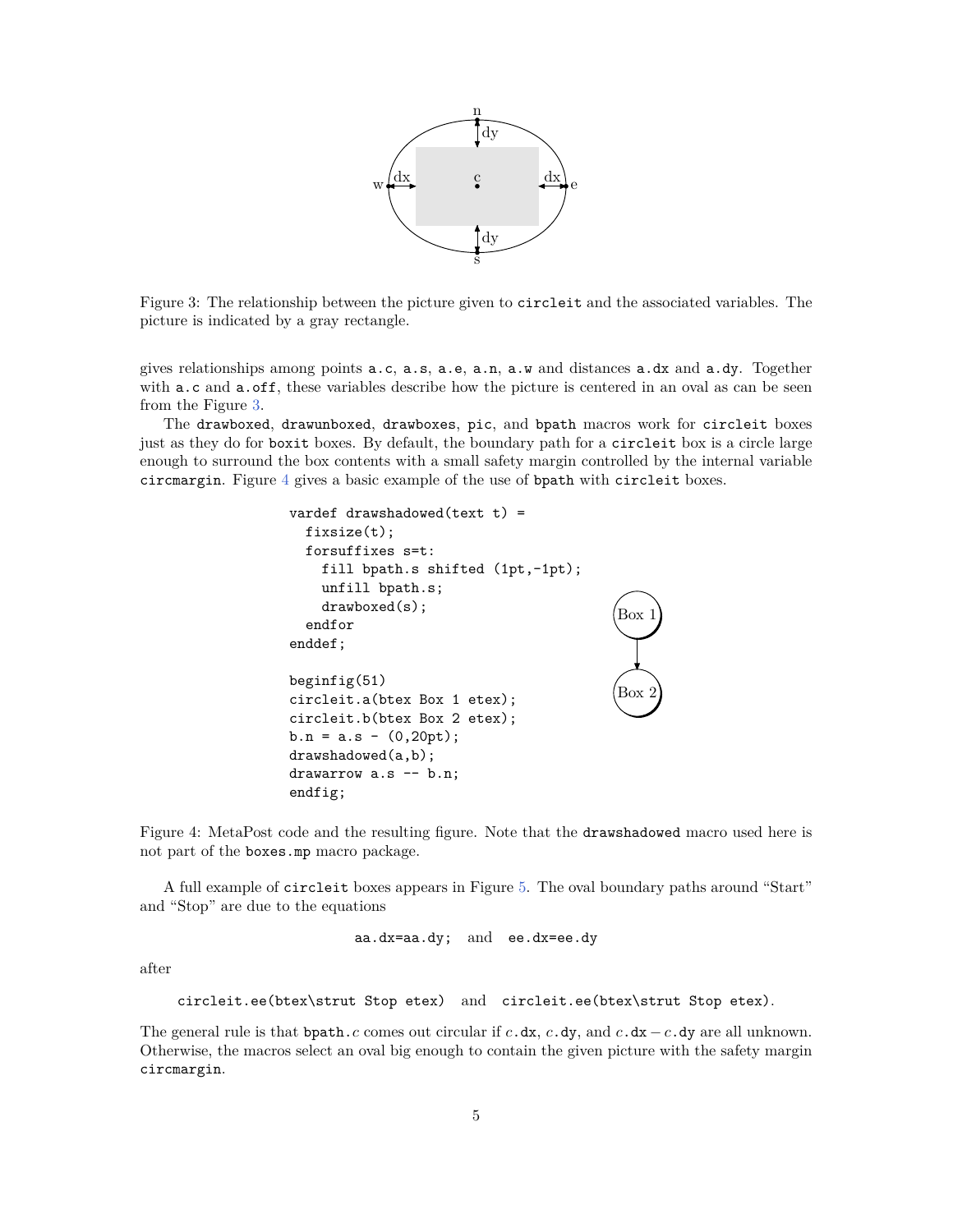```
vardef cuta(suffix a,b) expr p =drawarrow p cutbefore bpath.a cutafter bpath.b;
  point .5*length p of p
enddef;
vardef self@# expr p =
  cuta(@#,@#) @#.c{curl0}..@#.c+p..{curl0}@#.c enddef;
beginfig(52);
verbatimtex \def\stk#1#2{$\displaystyle{\matrix{#1\cr#2\cr}}$} etex
circleit.aa(btex\strut Start etex); aa.dx=aa.dy;
circleit.bb(btex \stk B{(a|b)^*a} etex);
circleit.cc(btex \stk C{b^*} etex);
circleit.dd(btex \stk D\{(a|b)^**ab\} etex);
circleit.ee(btex\strut Stop etex); ee.dx=ee.dy;
numeric hsep;
bb.c-aa.c = dd.c-bb.c = ee.c-dd.c = (hsep,0);cc.c-bb.c = (0,.8hsep);xpart(ee.e - aa.w) = 3.8in;drawboxed(aa,bb,cc,dd,ee);
label.ulft(btex$b$etex, cuta(aa,cc) aa.c{dir50}..cc.c);
label.top(btex$b$etex, self.cc(0,30pt));
label.rt(btex$a$etex, cuta(cc,bb) cc.c..bb.c);
label.top(btex$a$etex, cuta(aa,bb) aa.c..bb.c);
label.llft(btex$a$etex, self.bb(-20pt,-35pt));
label.top(btex$b$etex, cuta(bb,dd) bb.c..dd.c);
label.top(btex$b$etex, cuta(dd,ee) dd.c..ee.c);
label.lrt(btex$a$etex, cuta(dd,bb) dd.c..{dir140}bb.c);
label.bot(btex$a$etex, cuta(ee,bb) ee.c..tension1.3 ..{dir115}bb.c);
label.urt(btex$b$etex, cuta(ee,cc) ee.c{(cc.c-ee.c)rotated-15}..cc.c);
endfig;
```


Figure 5: MetaPost code and the corresponding figure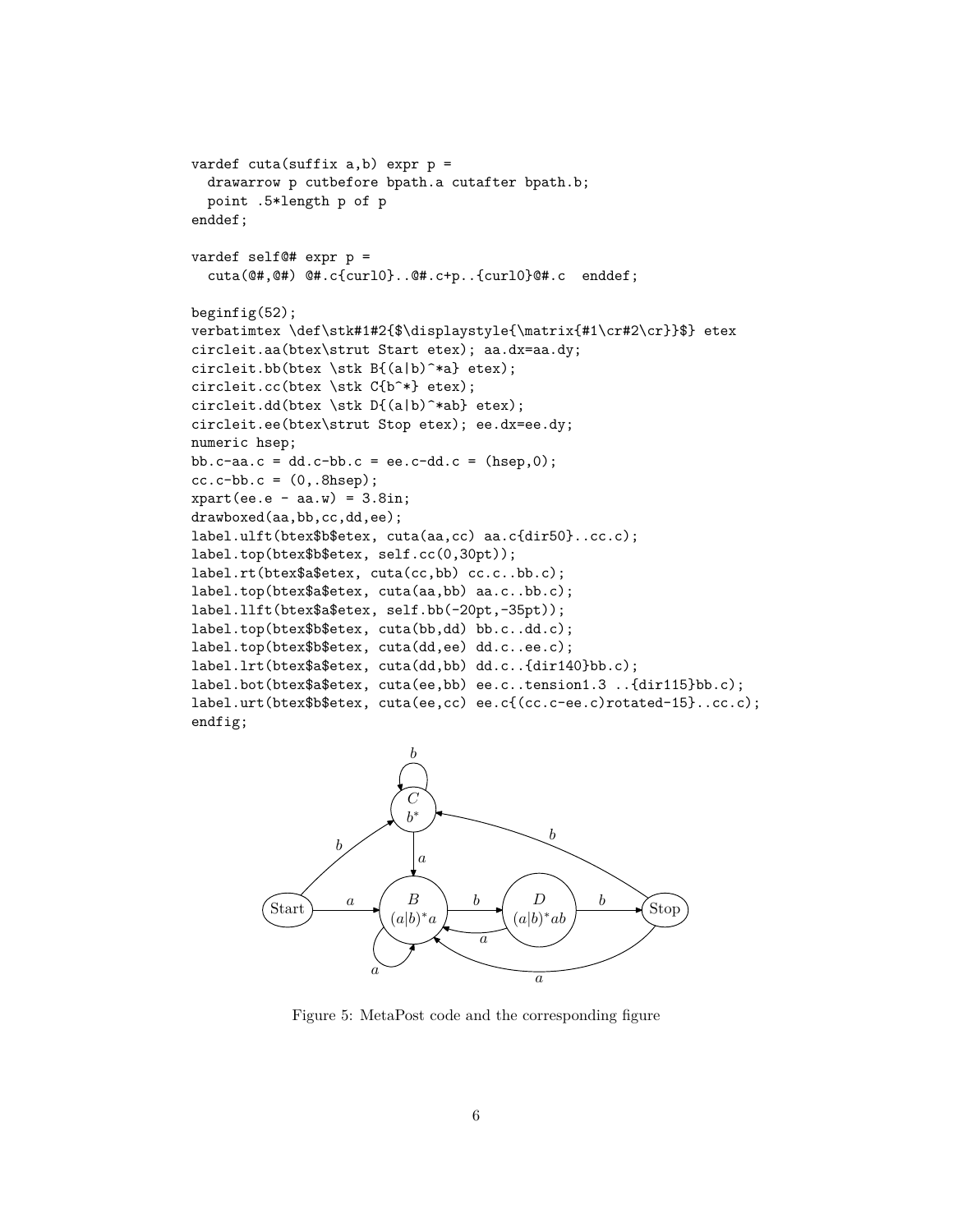# <span id="page-6-3"></span><span id="page-6-0"></span>**A Reference manual**

<span id="page-6-2"></span>Tables [1](#page-6-2) to [3](#page-7-0) summarize macros, box variables and internal variables provided by the boxes package.

| Name        | Arguments                              | Result                   | Page           | Explanation                             |
|-------------|----------------------------------------|--------------------------|----------------|-----------------------------------------|
| boxit       | suffix, picture                        |                          |                | Define a box containing the picture     |
| boxit       | suffix, string                         | -                        | 4              | Define a box containing text            |
| boxit       | suffix, $\langle \text{empty} \rangle$ |                          | 4              | Define an empty box                     |
| boxjoin     | equations                              |                          | $\overline{2}$ | Give equations for connecting boxes     |
| bpath       | suffix                                 | path                     | $\overline{2}$ | A box's bounding circle or rectangle    |
| circleit    | suffix, picture                        |                          | 4              | Put picture in a circular box           |
| circleit    | suffix, picture                        | $\overline{\phantom{m}}$ | 4              | Put a string in a circular box          |
| circleit    | suffix, $\langle \text{empty} \rangle$ | $\overline{\phantom{m}}$ | $\overline{4}$ | Define an empty circular box            |
| drawboxed   | list of suffixes                       | -                        |                | Draw the named boxes and their contents |
| drawboxes   | list of suffixes                       |                          | 4              | Draw the named boxes                    |
| drawunboxed | list of suffixes                       |                          | $\overline{4}$ | Draw contents of named boxes            |
| fixpos      | list of suffixes                       |                          | 4              | Solve for the size and position of the  |
|             |                                        |                          |                | named boxes                             |
| fixsize     | list of suffixes                       |                          | $\overline{4}$ | Solve for size of named boxes           |
| pic         | suffix                                 | picture                  | $\overline{4}$ | Box contents shifted into position      |

Table 1: Function-Like Macros

Table 2: Box variables

| Variable                          | Explanation                     | Validity   |
|-----------------------------------|---------------------------------|------------|
| $\langle$ box name $\rangle$ .c   | center point                    |            |
| $\langle$ box name $\rangle$ .n   | top center point                |            |
| $\langle$ box name $\rangle$ . s  | bottom center point             |            |
| $\langle$ box name $\rangle$ .w   | center left point               |            |
| $\langle$ box name $\rangle$ .e   | center right point              |            |
| $\langle$ box name $\rangle$ .nw  | top left corner                 | boxit only |
| $\langle$ box name $\rangle$ .ne  | top right corner                | boxit only |
| $\langle$ box name $\rangle$ .sw  | bottom left corner              | boxit only |
| $\langle$ box name $\rangle$ .se  | bottom right corner             | boxit only |
| $\langle$ box name $\rangle$ .dx  | horizontal clearance            |            |
| $\langle$ box name $\rangle$ .dy  | vertical clearance              |            |
| $\langle$ box name $\rangle$ .off | actual location of box contents |            |

# **References**

<span id="page-6-1"></span>[1] Brian W. Kernighan. Pic—a graphics language for typesetting. In *Unix Research System Papers, Tenth Edition*, pages 53–77. AT&T Bell Laboratories, 1990.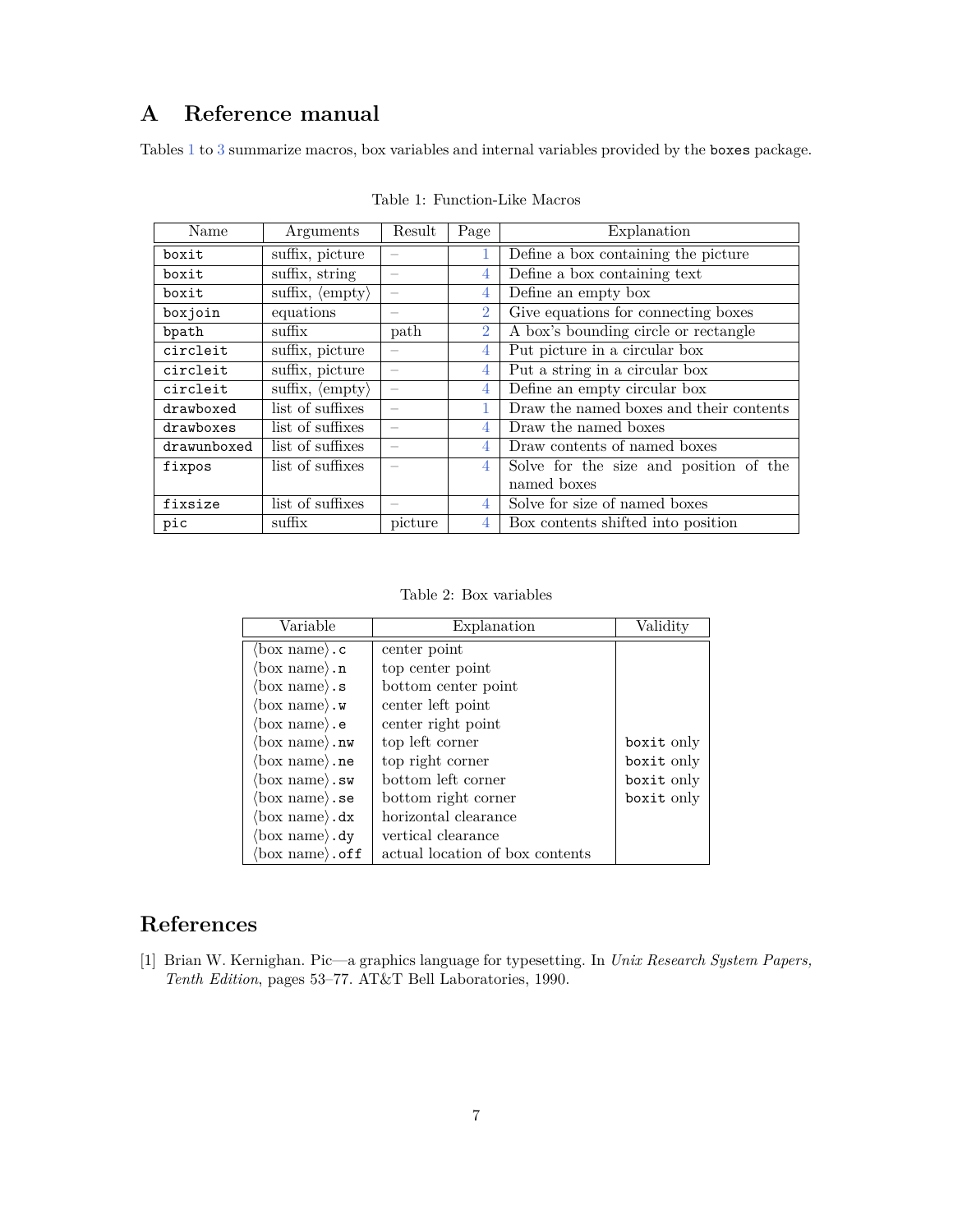<span id="page-7-0"></span>

| Name       | Page | Explanation                                                  |
|------------|------|--------------------------------------------------------------|
| circmargin |      | clearance around contents of a circular or oval box          |
| defaultdx  |      | 2   usual horizontal space around box contents (default 3bp) |
| defaultdy  |      | usual vertical space around box contents (default 3bp)       |

<span id="page-7-1"></span>Table 3: Internal variables with numeric values